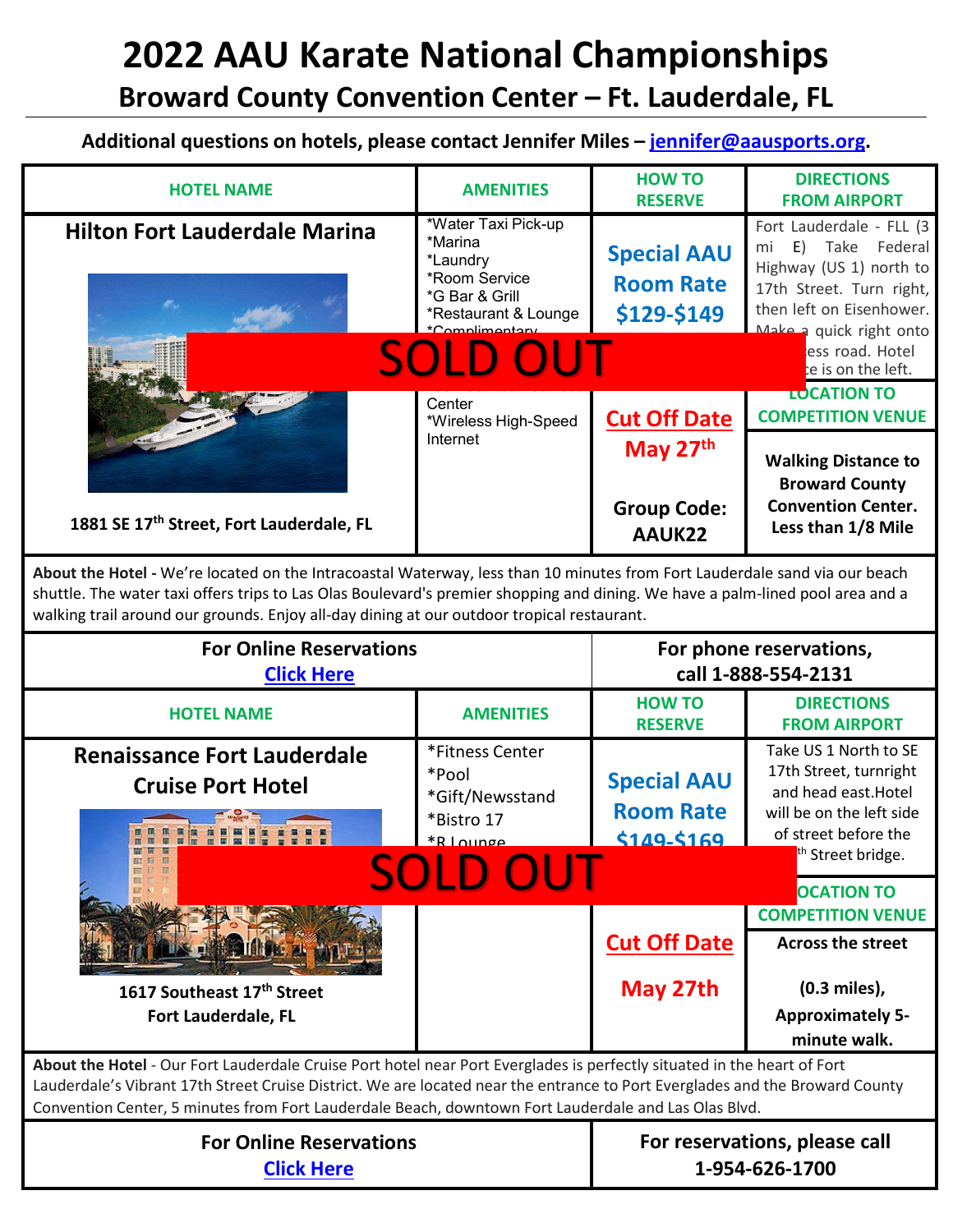| <b>HOTEL NAME</b>                                                                                                                                                                                                                                                                                                                                                                                                                                                                                                                                                                                                                                           | <b>AMENITIES</b>                                                                                                              | <b>HOW TO</b><br><b>RESERVE</b>                                                         | <b>DIRECTIONS</b><br><b>FROM AIRPORT</b>                                                                                             |  |
|-------------------------------------------------------------------------------------------------------------------------------------------------------------------------------------------------------------------------------------------------------------------------------------------------------------------------------------------------------------------------------------------------------------------------------------------------------------------------------------------------------------------------------------------------------------------------------------------------------------------------------------------------------------|-------------------------------------------------------------------------------------------------------------------------------|-----------------------------------------------------------------------------------------|--------------------------------------------------------------------------------------------------------------------------------------|--|
| <b>Embassy Suites Fort Lauderdale</b>                                                                                                                                                                                                                                                                                                                                                                                                                                                                                                                                                                                                                       | *Spacious 2 room<br>suites with mini-<br>kitchen<br>*All suites have a pull-<br>out queen size sofa<br>sleeper in living room | <b>Special AAU</b><br><b>Room Rate</b><br>\$159                                         | US1 North, turn right<br>or East on S.E. 17th<br>Street. Hotel is 3<br>blocks on the right.                                          |  |
|                                                                                                                                                                                                                                                                                                                                                                                                                                                                                                                                                                                                                                                             | <b>SOLD OUT</b>                                                                                                               |                                                                                         | <b>TION TO</b><br><b>TION VENUE</b>                                                                                                  |  |
| 1100 SE17th Street, Fort Lauderdale, FL                                                                                                                                                                                                                                                                                                                                                                                                                                                                                                                                                                                                                     | ybeverages<br>each evening<br>*Laundry<br>*Room Service<br>*Fitness Center & pool                                             | <b>Cut Off Date</b><br>May 29th                                                         | Five Blocks Away,<br>Approximately,<br>15 minute walk.                                                                               |  |
| About the Hotel - Enjoy a welcoming stay at the Embassy Suites by Hilton Fort Lauderdale 17th Street hotel, an oasis on Causeway.<br>Our all-suite hotel in Fort Lauderdale is surrounded by shopping and dining options, and is close to Fort Lauderdale attractions<br>including Port Everglades and Fort Lauderdale Beach. Rest in a two-room suite and experience more living area and work space to<br>catch up on business.                                                                                                                                                                                                                           |                                                                                                                               |                                                                                         |                                                                                                                                      |  |
| <b>For Online Reservations</b><br><b>Click Here</b>                                                                                                                                                                                                                                                                                                                                                                                                                                                                                                                                                                                                         |                                                                                                                               | To call for reservations, please call<br>(800) 362-2779.<br><b>Reference AAU Karate</b> |                                                                                                                                      |  |
|                                                                                                                                                                                                                                                                                                                                                                                                                                                                                                                                                                                                                                                             |                                                                                                                               |                                                                                         |                                                                                                                                      |  |
|                                                                                                                                                                                                                                                                                                                                                                                                                                                                                                                                                                                                                                                             |                                                                                                                               |                                                                                         |                                                                                                                                      |  |
| <b>HOTEL NAME</b>                                                                                                                                                                                                                                                                                                                                                                                                                                                                                                                                                                                                                                           | <b>AMENITIES</b>                                                                                                              | <b>HOW TO</b><br><b>RESERVE</b>                                                         | <b>DIRECTIONS</b><br><b>FROM AIRPORT</b>                                                                                             |  |
| <b>Hyatt Place</b>                                                                                                                                                                                                                                                                                                                                                                                                                                                                                                                                                                                                                                          | *Free Wi-Fi<br>*Free Breakfast<br>*Discounted Parking<br>- \$5 per night<br>*Transportation                                   | <b>Special AAU</b><br><b>Room Rate</b><br>\$155                                         | US1 North, turn right<br>or East on S.E. 17th<br>Street. Take the first<br>right onto SE 10 <sup>th</sup> Ave,<br>hotel is on right. |  |
|                                                                                                                                                                                                                                                                                                                                                                                                                                                                                                                                                                                                                                                             | to/from Ft.<br>Lauderdale airport                                                                                             |                                                                                         | <b>LOCATION TO</b><br><b>ON VENUE</b>                                                                                                |  |
| 1851 SE 10 <sup>th</sup> Avenue<br>Fort Lauderdale, FL                                                                                                                                                                                                                                                                                                                                                                                                                                                                                                                                                                                                      | <b>SOLD OUT</b><br>*Pet friendly<br>*Restaurant on-site<br>*24-hour<br>fitnesscenter                                          | May 28th                                                                                | es Away,<br><b>Approximately 7-</b><br>minute drive or 22<br>minute walk.                                                            |  |
| About the Hotel - Hyatt Place Fort Lauderdale Cruise Port is minutes away from the convention center and cruise port with a<br>shuttle service and 24/7 dining options. Enjoy spacious rooms near many area attractions. All of our spacious guestrooms feature<br>our plush Hyatt Grand Bed™ and state-of-the-art media and work centers. You'll love the 42" HDTV, Cozy Corner with sofa or sofa-<br>sleeper, and bathroom vanities with granite countertops and complimentary amenities. Get connected with free Wi-Fi and remote<br>printing. Forget something? Odds & Ends has you covered with must-have items you can buy, borrow or enjoy for free. |                                                                                                                               |                                                                                         |                                                                                                                                      |  |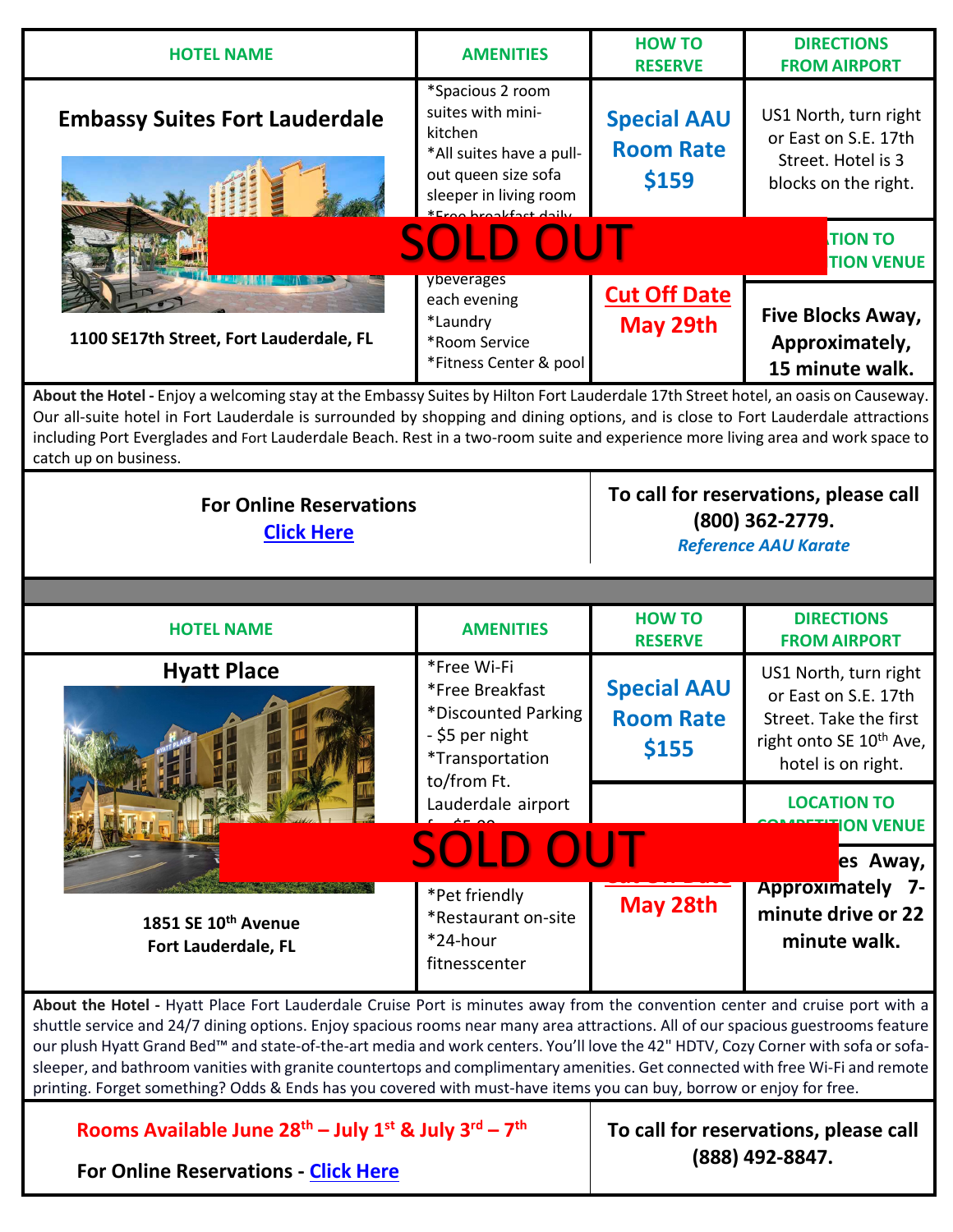| <b>HOTEL NAME</b>                                                                                                                                                                                                                                                                                                                                                                                                                                                                                                | <b>AMENITIES</b>                                                                                                                           | <b>HOW TO</b>                                         | <b>DIRECTIONS</b>                                                                                                                                                                                                                                                                                                                                                                                                                 |
|------------------------------------------------------------------------------------------------------------------------------------------------------------------------------------------------------------------------------------------------------------------------------------------------------------------------------------------------------------------------------------------------------------------------------------------------------------------------------------------------------------------|--------------------------------------------------------------------------------------------------------------------------------------------|-------------------------------------------------------|-----------------------------------------------------------------------------------------------------------------------------------------------------------------------------------------------------------------------------------------------------------------------------------------------------------------------------------------------------------------------------------------------------------------------------------|
|                                                                                                                                                                                                                                                                                                                                                                                                                                                                                                                  |                                                                                                                                            | <b>RESERVE</b>                                        | <b>FROM AIRPORT</b>                                                                                                                                                                                                                                                                                                                                                                                                               |
| <b>Hampton Inn</b><br>2500 Stirling Road<br>Hollywood, FL 33020                                                                                                                                                                                                                                                                                                                                                                                                                                                  | *Business Center<br>*ATM<br>*Fitness Room<br>*Pool<br>*Coin Laundry<br>*Free Hot Breakfast<br>*Free High-Speed<br>Internet                 | <b>Special AAU</b><br><b>Room Rate</b><br>\$129-\$149 | From Ft.<br>Lauderdale/Hollywood<br>Int'l Airport, take I-95<br>South to Stirling Road<br>exit #22, turn east andgo<br>2 blocks hotel islocated<br>on south side. From<br>Miami, take I-95North to<br>Stirling Road exit #22,<br>turn east andgo 2 blocks<br>hotel islocated on south<br>side.From US1<br>(Federal<br>Highway) go south turn<br>west on Stirling Road, go<br>1/ <sub>2</sub> mile hotel located<br>on south side. |
|                                                                                                                                                                                                                                                                                                                                                                                                                                                                                                                  |                                                                                                                                            |                                                       | <b>LOCATION TO</b><br><b>COMPETITION VENUE</b>                                                                                                                                                                                                                                                                                                                                                                                    |
|                                                                                                                                                                                                                                                                                                                                                                                                                                                                                                                  |                                                                                                                                            | <b>Cut Off Date</b><br>May 27th                       | 6.8 Miles Away,<br>Approximately, 13-<br>minute drive.                                                                                                                                                                                                                                                                                                                                                                            |
| <b>For Online Reservations</b>                                                                                                                                                                                                                                                                                                                                                                                                                                                                                   |                                                                                                                                            |                                                       | For phone reservations, call 1-                                                                                                                                                                                                                                                                                                                                                                                                   |
| <b>Click Here</b>                                                                                                                                                                                                                                                                                                                                                                                                                                                                                                |                                                                                                                                            | 954-922-0011 or 1-800-<br><b>HAMPTON.</b>             |                                                                                                                                                                                                                                                                                                                                                                                                                                   |
|                                                                                                                                                                                                                                                                                                                                                                                                                                                                                                                  |                                                                                                                                            |                                                       |                                                                                                                                                                                                                                                                                                                                                                                                                                   |
| <b>HOTEL NAME</b>                                                                                                                                                                                                                                                                                                                                                                                                                                                                                                | <b>AMENITIES</b>                                                                                                                           | <b>HOW TO</b><br><b>RESERVE</b>                       | <b>DIRECTIONS</b><br><b>FROM AIRPORT</b>                                                                                                                                                                                                                                                                                                                                                                                          |
| <b>Holiday Inn Express</b><br><b>Fort Lauderdale Cruise/Airport</b>                                                                                                                                                                                                                                                                                                                                                                                                                                              | *Free hot breakfast<br>*Complimentary shuttle<br>from Ft. Lauderdale<br>airport<br>* Pool<br>*Free High-Speed<br>Internet<br>*Fitness Room | <b>Special AAU</b><br><b>Room Rate</b><br>\$139       | Holiday Inn Express Ft.<br>Lauderdale Cruise-Airport<br>$\mathbf{3}$<br>mi<br>from Fort<br>is<br>Lauderdale<br>Hollywood<br>International Airport and<br>is 30 mi from Miami<br>International Airport.                                                                                                                                                                                                                            |
|                                                                                                                                                                                                                                                                                                                                                                                                                                                                                                                  | SOLD OUT                                                                                                                                   |                                                       | <b>LOCATION TO</b><br><b>DMPETITION VENUE</b>                                                                                                                                                                                                                                                                                                                                                                                     |
| 1500 SE 17th Street Causeway<br>Ft. Lauderdale, FL 33316                                                                                                                                                                                                                                                                                                                                                                                                                                                         |                                                                                                                                            | May 17th                                              | 0.4 Miles Away,<br>Approximately<br>9-minute walk                                                                                                                                                                                                                                                                                                                                                                                 |
| About the Hotel - The Holiday Inn Express Cruise/Airport (FLLCC) is conveniently located 3 miles from the Fort<br>Lauderdale/Hollywood International Airport (FLL), just minutes from Port Everglades Cruise Port (USPEF) and 2.5 miles from Fort<br>Lauderdale's legendary beaches. Our prominent location is within walking distance to numerous restaurants, shopping as well as<br>nightlife opportunities while enjoying Sunny Fort Lauderdale. FLLCC is located 32.3 miles from the Port of Miami (USMIA). |                                                                                                                                            |                                                       |                                                                                                                                                                                                                                                                                                                                                                                                                                   |